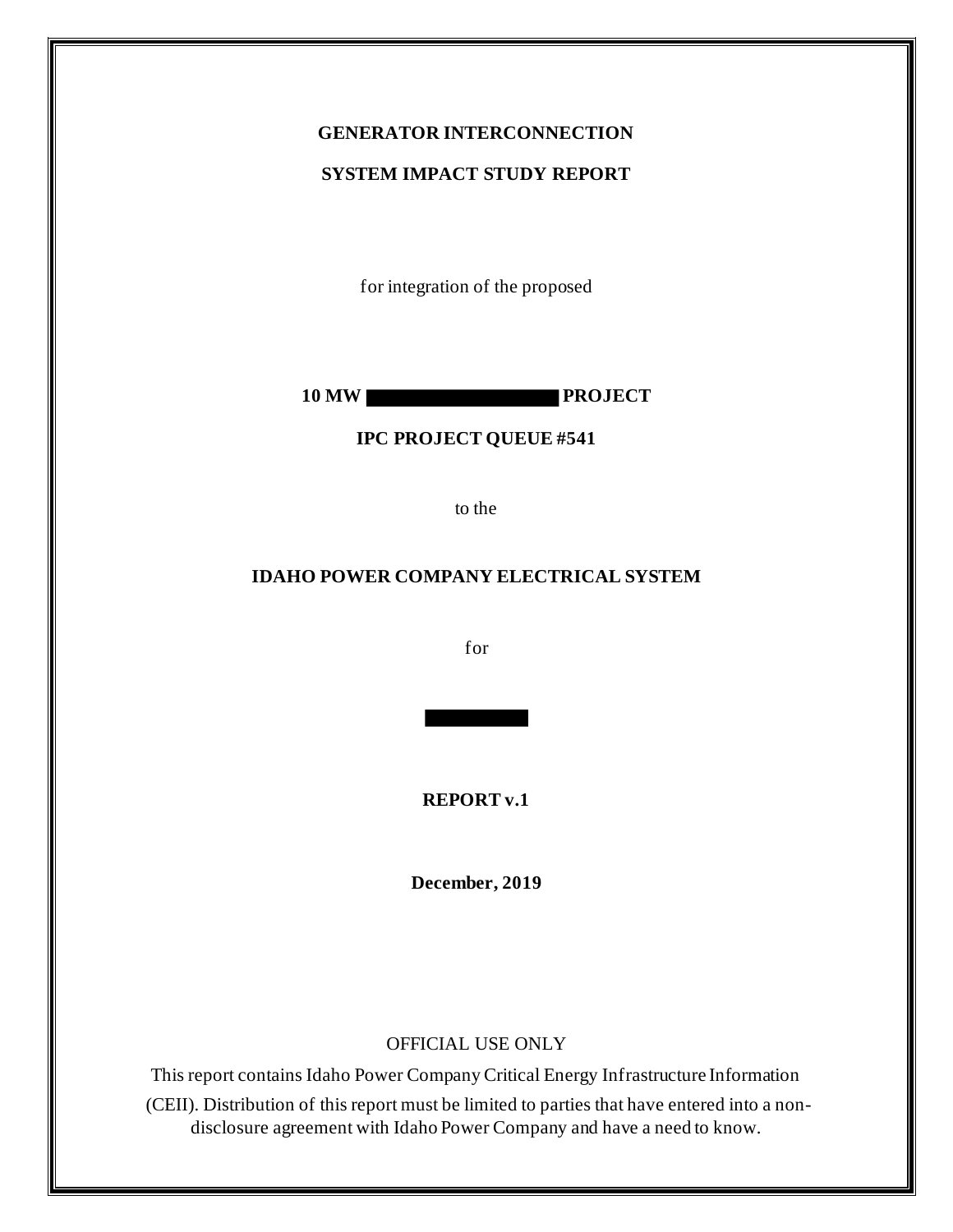# **Revision History**

| Date       | <b>Revision</b> | <b>Initials</b> | <b>Summary of Changes</b>                                              |
|------------|-----------------|-----------------|------------------------------------------------------------------------|
| 7/01/2019  |                 | <b>PMA</b>      | SISR GI $#541 -$ Original issue.                                       |
| 12/30/2019 |                 | AV              | $SISR GI #541 - Restudy due to a senior queue project$<br>dropping out |

10 MW Project

System Impact Study Report i

# OFFICIAL USE ONLY

This report contains Idaho Power Company Critical Energy Infrastructure Information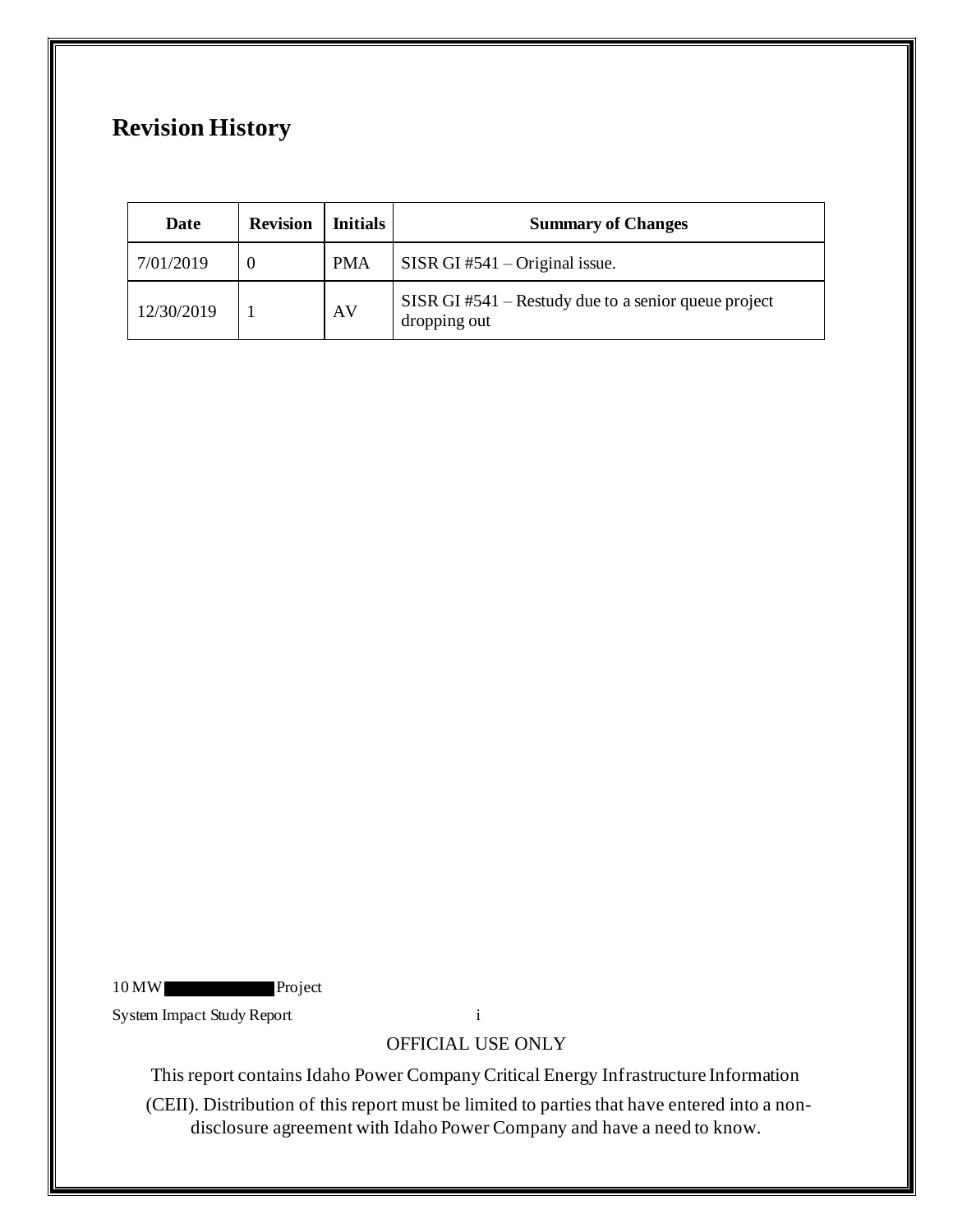# **Table of Contents**

| 1.0       |                                                                      |  |  |
|-----------|----------------------------------------------------------------------|--|--|
| 2.0       |                                                                      |  |  |
| 3.0       |                                                                      |  |  |
| 4.0       |                                                                      |  |  |
| 5.0       |                                                                      |  |  |
| 6.0       |                                                                      |  |  |
| 7.0       |                                                                      |  |  |
| 8.0       |                                                                      |  |  |
| 9.0       |                                                                      |  |  |
| 10.0      |                                                                      |  |  |
| 11.0      |                                                                      |  |  |
| 12.0      |                                                                      |  |  |
| 13.0      |                                                                      |  |  |
|           |                                                                      |  |  |
| $A-1.0$   |                                                                      |  |  |
| $A-2.0$   |                                                                      |  |  |
| $A - 3.0$ |                                                                      |  |  |
| $A-4.0$   |                                                                      |  |  |
| $A - 5.0$ | WECC Coordinated Off-Nominal Frequency Load Shedding and Restoration |  |  |

## 10 MW Project

System Impact Study Report ii

## OFFICIAL USE ONLY

This report contains Idaho Power Company Critical Energy Infrastructure Information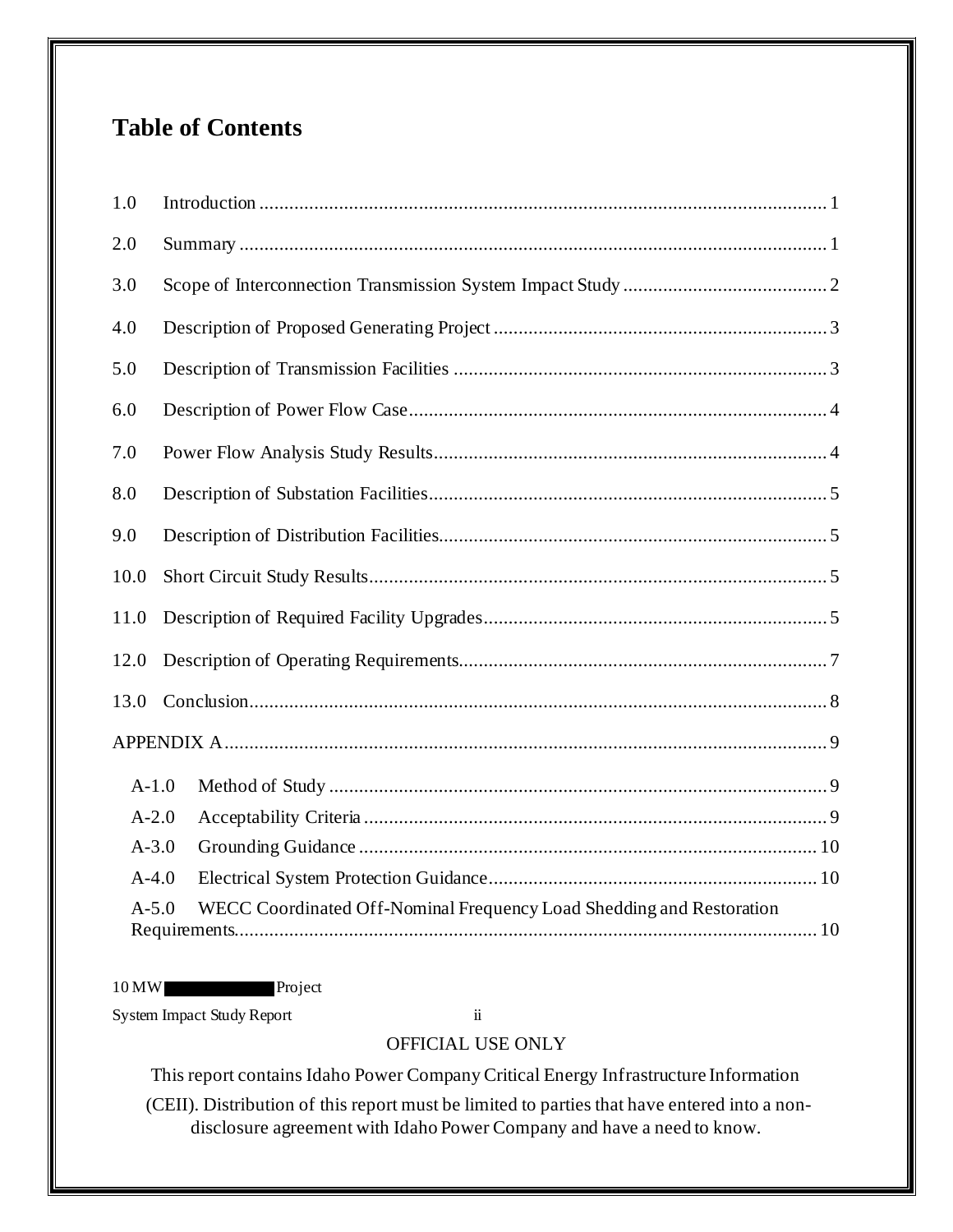| $B-1.0$ |  |
|---------|--|

10 MW Project

System Impact Study Report iii

## OFFICIAL USE ONLY

This report contains Idaho Power Company Critical Energy Infrastructure Information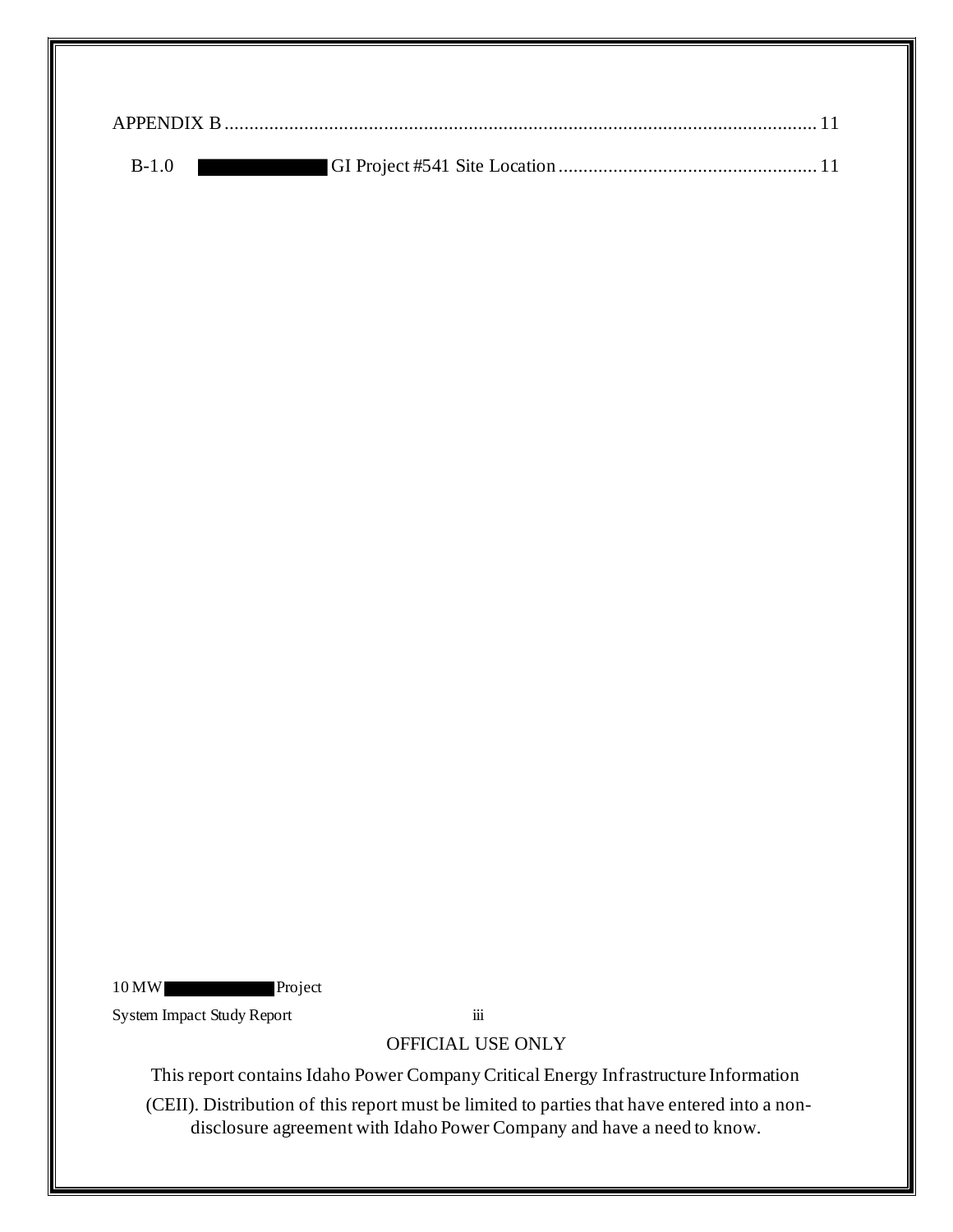# **List of Tables**

|--|--|--|

# **List of Figures**

| Figure 2 Location of |  |
|----------------------|--|

10 MW Project

System Impact Study Report iv

## OFFICIAL USE ONLY

This report contains Idaho Power Company Critical Energy Infrastructure Information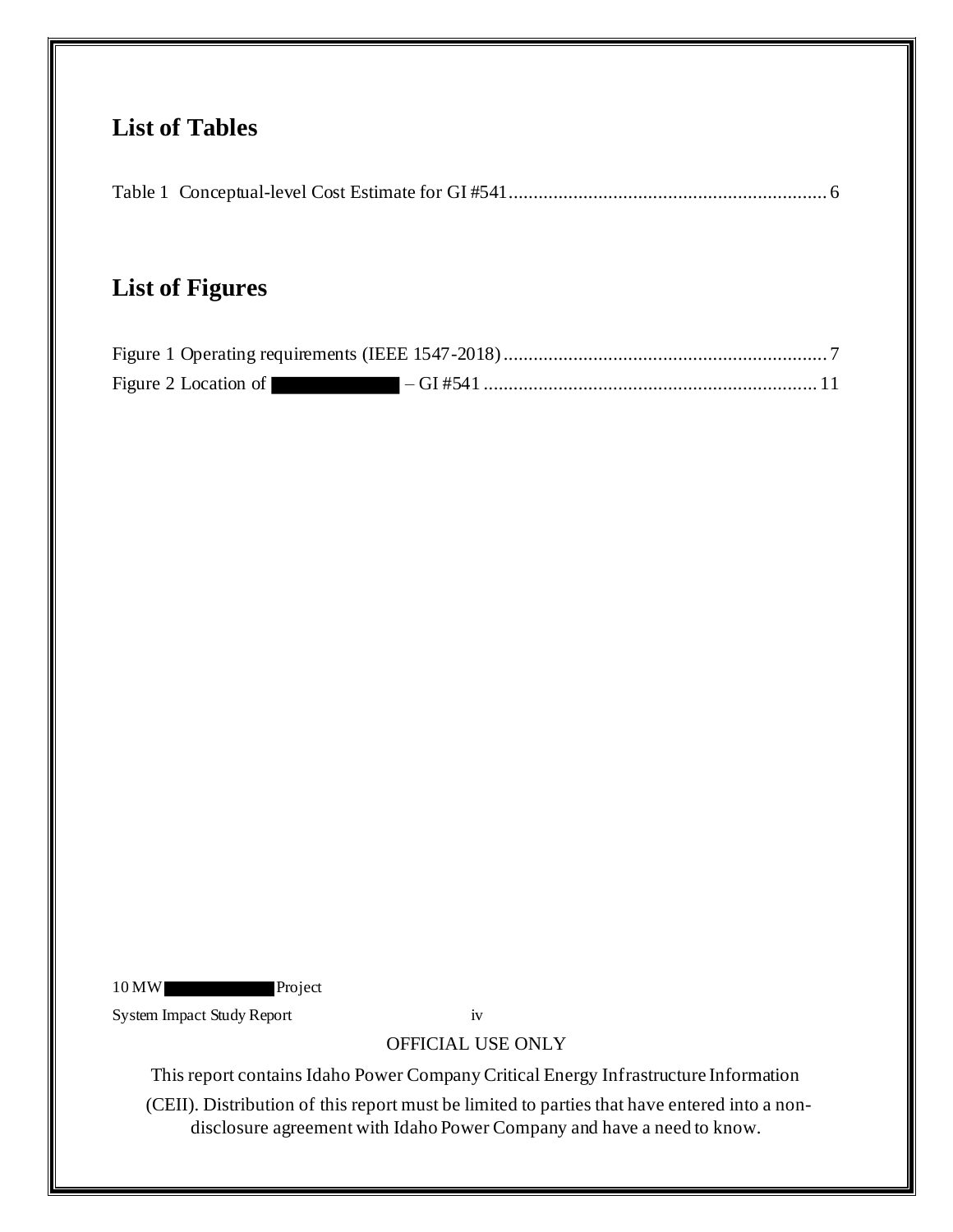#### **1.0 Introduction**

has contracted with Idaho Power Company (IPC) to perform a Generator Interconnection System Impact Study for the integration of the proposed 10 MW

 Project (the Project). The Project is proposed to be located in IPC's Western Region near in Malheur County, Oregon (See Figure 2: Location of

 $-GI \# 541$  in Appendix A). The project latitude and longitude are approximately . The Project is Generation Interconnect queue number 541 (GI #541).

The Project has applied to connect to the Idaho Power distribution system for an injection of 10 MW at a single Point of Interconnection (POI) at 12.47 kilovolts (kV). The POI evaluated is located in the distribution circuit boundary.

This report documents the basis for and the results of this System Impact Study for the GI #541 Generation Interconnection Customer. The report describes the proposed project, the determination of project interconnection impact and estimated costs for integration of the Project to the Idaho Power System. This report satisfies the System Impact Study requirements of the Idaho Power Tariff.

#### **2.0 Summary**

The system impact of interconnecting the 10 MW Project to IPC's 12.47 kV distribution circuit was evaluated.

The Project will be required to control voltage in accordance with a voltage schedule as provided by Idaho Power Grid Operations. Therefore, GI #541 will be required to install a plant controller for managing the real and reactive power output of the 10 MW inverter array at the project POI. The project will need to meet the reactive power requirements for the interconnection. The stepup transformers will need to be grounded-wye grounded-wye or grounded-wye wye with the grounded-wye connection on the utility side.

Generator interconnection service, either as an Energy Resource or a Network Resource, does not in any way convey any right to deliver electricity to any specific customer or point of delivery.

The total preliminary cost estimate to interconnect the Project to the Project to the Project of the Project of the Project of the Project of the Project of the Project of the Project of the Project of the Project of the P distribution circuit is \$2,005,152, and includes the following tasks:

- Install a four-pole 12.47 kV generation interconnection package at the POI. This includes an SEL-421 protective relay, which requires 3-phase potential transformers (PTs), 3 phase current transformers (CTs), SCADA and remote connectivity.
- Install a single-phase PT and wiring for dead-line check on
- Reconfigure the Substation separating the feeder bus and adding a  $10/12.5/14$ MVA transformer.

10 MW Project

System Impact Study Report 1

OFFICIAL USE ONLY

This report contains Idaho Power Company Critical Energy Infrastructure Information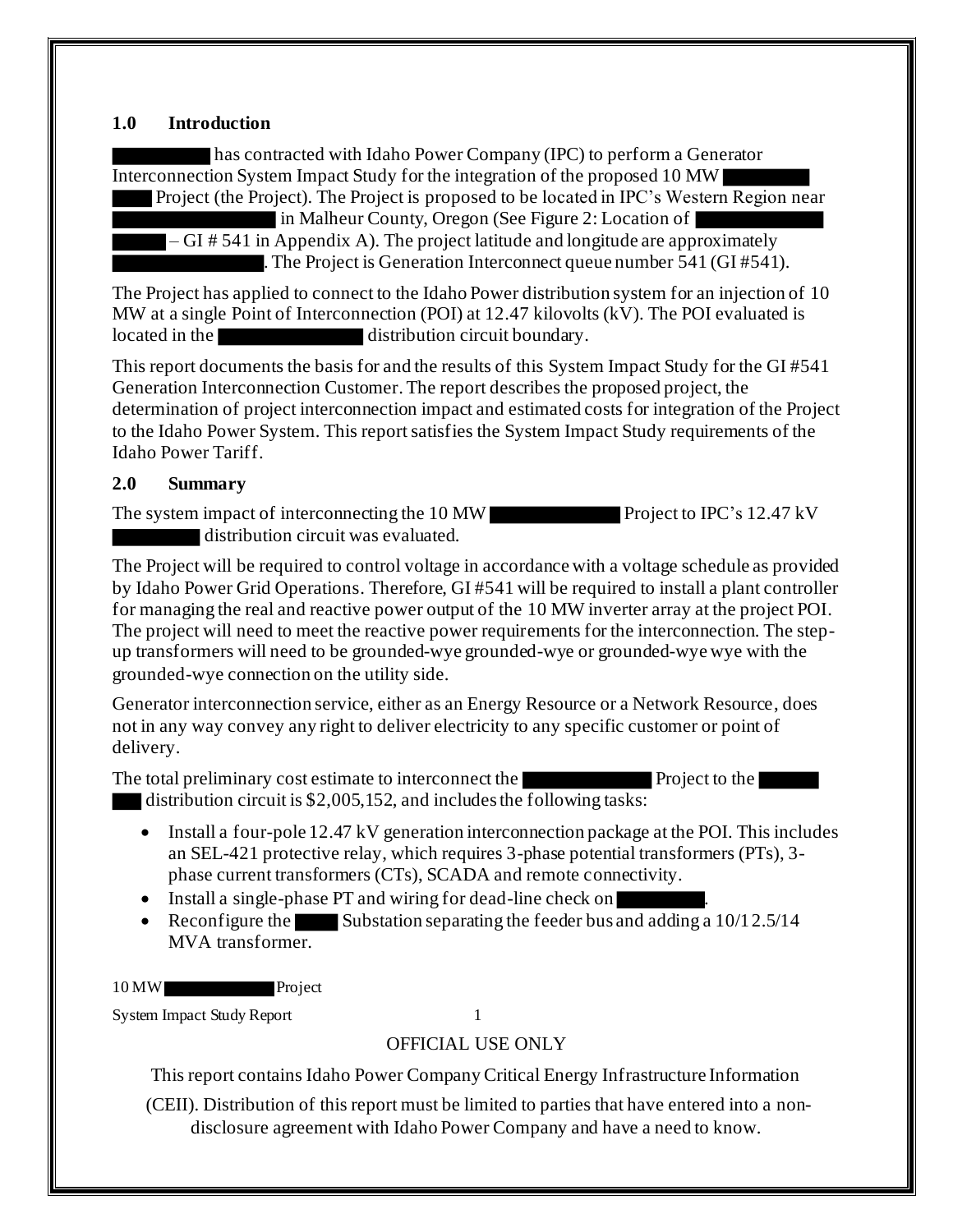• Relocate capacitor bank

The cost estimate includes direct equipment and installation labor costs, indirect labor costs and general overheads. The estimate includes estimated overheads and a 20% contingency allowance. These are cost estimates only and final charges to the customer will be based on the actual construction costs incurred. It should be noted that the preliminary cost estimate of \$2,005,152 does not include the cost of the customer's owned equipment to construct the solar generation site or required communication circuits.

Transmission system upgrades will be required for projects ahead in the queue of this project, GI #541. The system upgrades assigned to projects ahead of GI #541 were modeled in the system impact study. In the scenario that a project(s) in the queue prior to this project withdraws or falls out of the queue, the system impact study for this project will need to be reevaluated and re studied. This may result in required system upgrades and increased costs for interconnection for this project, GI #541.

## **3.0 Scope of Interconnection Transmission System Impact Study**

The Interconnection Transmission System Impact Study was completed, in accordance with Idaho Power Company Standard Generator Interconnection Procedures, to provide an evaluation of the system impacts of the interconnection of the proposed generating project to the Idaho Power system. As listed in the Interconnection Transmission System Impact Study agreement, the Interconnection Transmission System Impact Study report provides the following information:

- identification of additional transformer load tap changer operations, voltage fluctuations (flicker) and additional feeder losses.
- identification of required reactive power support.
- identification of islanding conditions.
- identification of any circuit breaker short circuit capability limits exceeded as a result of the interconnection.
- identification of any thermal overload or voltage limit violations resulting from the interconnection.
- identification of any angular instability.
- description and non-binding estimated cost of facilities required to interconnect the Small Generating Facility to the IPC System and to address the identified short circuit and power flow issues.

All other proposed generation projects prior to this project in the Generator Interconnect queue were considered in this study. A current list of these projects can be found in the Generation Interconnection folder located on the Idaho Power web site at the link shown below:

**http://www.oatioasis.com/ipco/index.html**.

10 MW Project

System Impact Study Report 2

## OFFICIAL USE ONLY

This report contains Idaho Power Company Critical Energy Infrastructure Information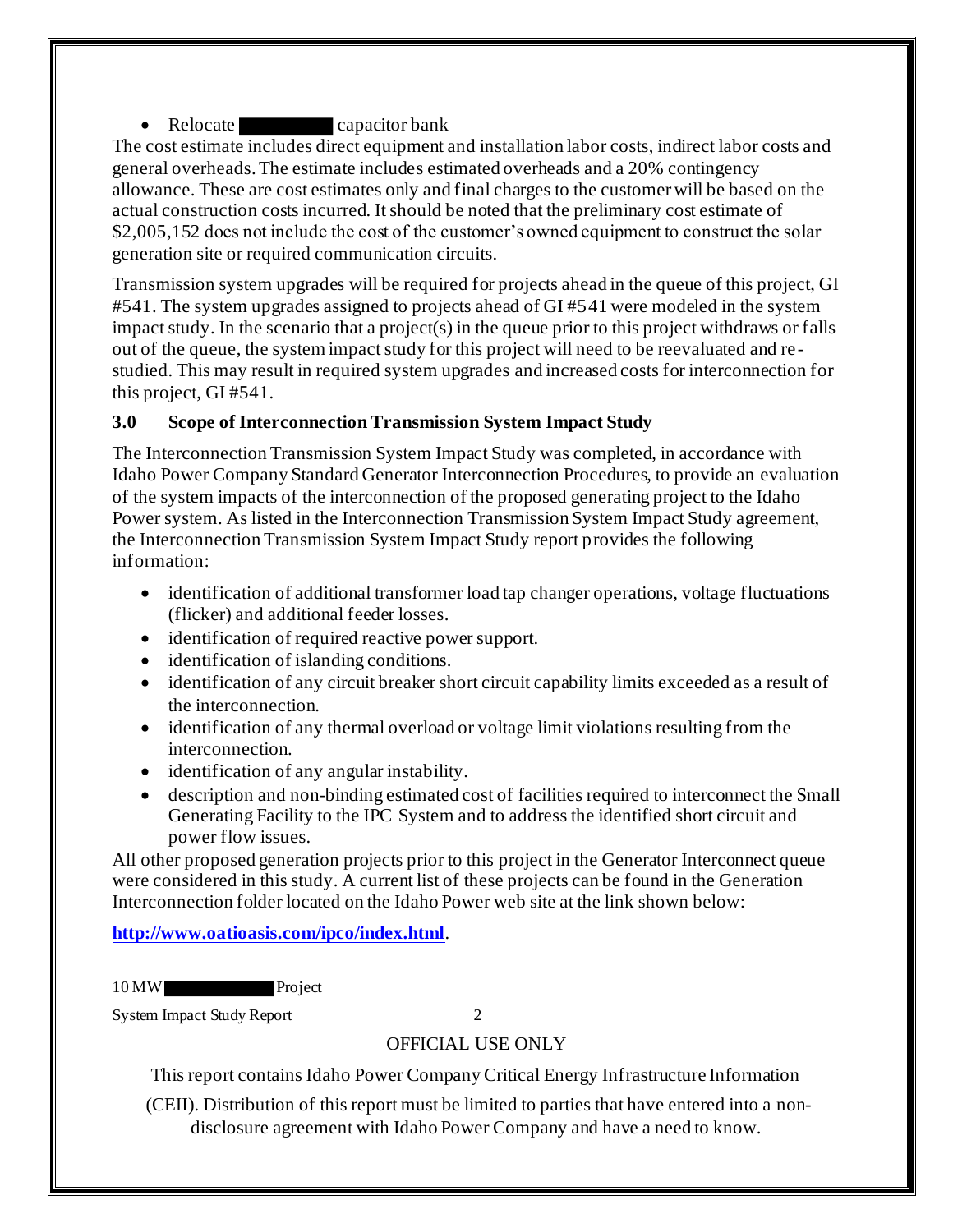### **4.0 Description of Proposed Generating Project**

The proposed Project, GI #541, consists of a single 10 MW photovoltaic solar plant which requested to be connected to Idaho Power's  $12.47 \text{ kV}$  distribution circuit. The project will need to install a plant controller for managing the real and reactive power output. The supplied single line drawing shows the project using

inverters. The SLD also indicates that the step-up transformers are wye-delta. The step-up transformers will need to be grounded-wye grounded-wye or grounded-wye wye with the grounded-wye connection on the utility side.

### **5.0 Description of Transmission Facilities**

| The Project's impact on the                                                                                                                                                                                  | was evaluated in this                                                                                                                                                  |
|--------------------------------------------------------------------------------------------------------------------------------------------------------------------------------------------------------------|------------------------------------------------------------------------------------------------------------------------------------------------------------------------|
| Transmission System Impact Study. In addition, the<br>which is in series with the<br>East transfer capacity.                                                                                                 | was studied at its rated West-to-                                                                                                                                      |
| The                                                                                                                                                                                                          | is defined as the sum of the flows on the                                                                                                                              |
| following five lines:                                                                                                                                                                                        |                                                                                                                                                                        |
| 230kV                                                                                                                                                                                                        |                                                                                                                                                                        |
| 230kV<br>230kV                                                                                                                                                                                               |                                                                                                                                                                        |
| 115kV                                                                                                                                                                                                        |                                                                                                                                                                        |
| 500kV                                                                                                                                                                                                        |                                                                                                                                                                        |
|                                                                                                                                                                                                              |                                                                                                                                                                        |
| The<br>following seven lines:                                                                                                                                                                                | is defined as the sum of the flows on the                                                                                                                              |
| 230kV                                                                                                                                                                                                        |                                                                                                                                                                        |
| 230kV                                                                                                                                                                                                        |                                                                                                                                                                        |
| 230kV                                                                                                                                                                                                        |                                                                                                                                                                        |
| 230kV                                                                                                                                                                                                        |                                                                                                                                                                        |
| 230kV<br>138kV                                                                                                                                                                                               |                                                                                                                                                                        |
| 138kV                                                                                                                                                                                                        |                                                                                                                                                                        |
|                                                                                                                                                                                                              |                                                                                                                                                                        |
| For this generation interconnection Transmission System Impact Study, the flow on the  <br>levels in order to determine if the addition of the Project's 10 MW degraded the existing<br>transfer capability. | was modeled at MW West-to-East and the<br>was modeled at MW West-to-East. The paths were stressed to these specific                                                    |
| 10 MW<br>Project                                                                                                                                                                                             |                                                                                                                                                                        |
| <b>System Impact Study Report</b>                                                                                                                                                                            | 3                                                                                                                                                                      |
|                                                                                                                                                                                                              | OFFICIAL USE ONLY                                                                                                                                                      |
|                                                                                                                                                                                                              | This report contains Idaho Power Company Critical Energy Infrastructure Information                                                                                    |
|                                                                                                                                                                                                              | (CEII). Distribution of this report must be limited to parties that have entered into a non-<br>disclosure agreement with Idaho Power Company and have a need to know. |
|                                                                                                                                                                                                              |                                                                                                                                                                        |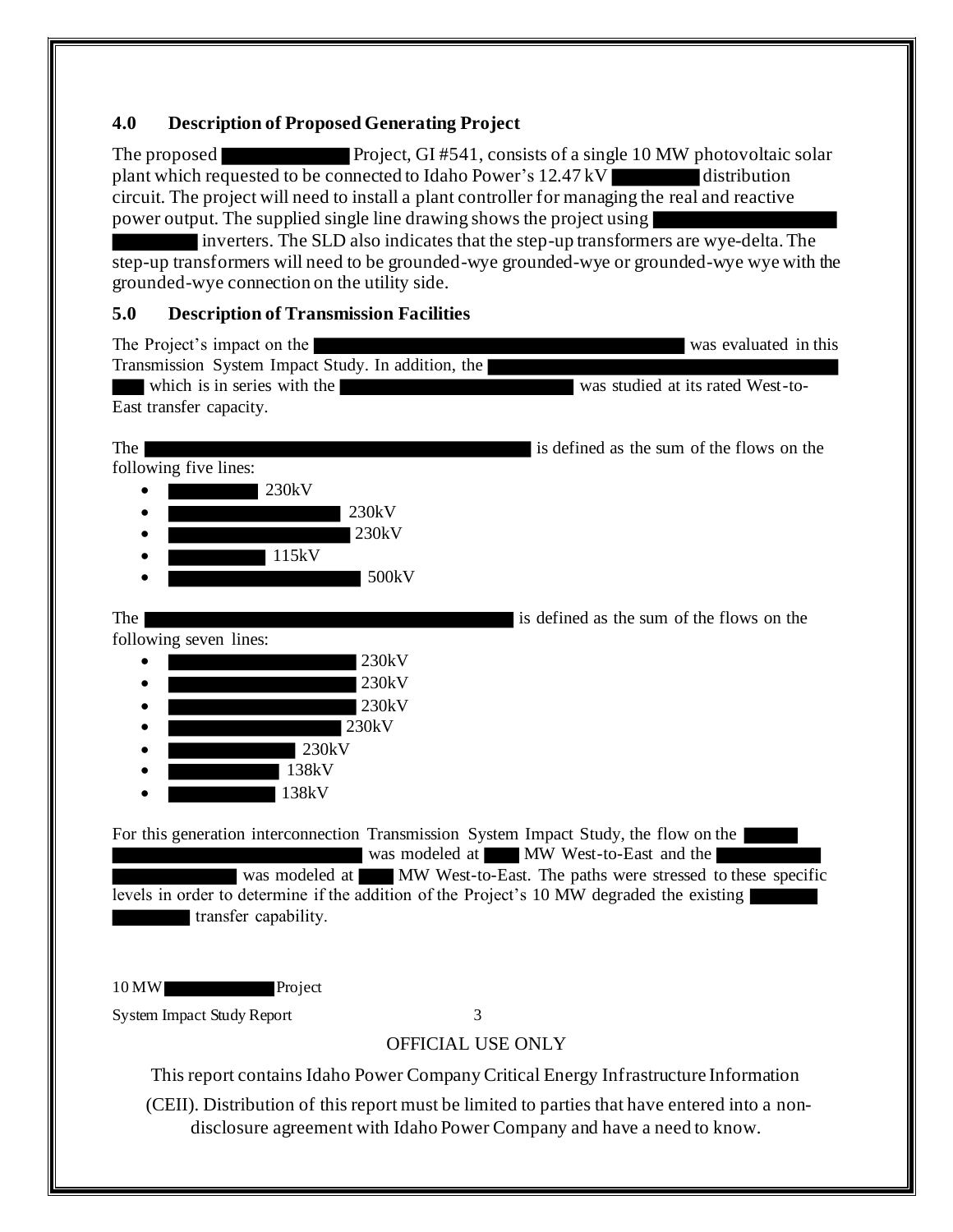### **6.0 Description of Power Flow Case**

This study utilized the WECC approved 19hs3a1 Heavy Summer operating case as the starting point of the studies. Two power flow cases were developed:

- The "Base Case" with projects earlier in the queue added, but not the Project.
- The "Second Case" with projects earlier in the queue and the Project added.

The pre-contingency flows across the

were modeled at their respective ratings (see Section 5.0). Flow in each path is modeled in this manner in order to capture the potential impact of the Project on the existing capabilities of the surrounding paths and the interconnected transmission systems. Perf orming the studies at these levels will ensure that the Total Transfer Capability of the adjacent paths are not impacted by the Project.

In addition to the 19hs3a Heavy Summer operating case, two light-load operating cases were developed for the IPC 69 kV sub-transmission system. The limits used for this analysis are as follows:

- 1. Voltage magnitude during normal operating steady-state must remain between 0.93 per unit and 1.05 per unit. If the post-transient voltage deviates from this range during N-1 conditions and an operating procedure can be taken to return the voltage to the required range without creating a four-terminal line, then network upgrades are not required.
- 2. Line loading must be less than 100% of line rating during normal steady-state operation. Steady-state line loading above 100% requires network upgrades.
- 3. Post-transient line overloading that does not exceed the emergency line rating resulting from an N-1 contingency is acceptable if an operating procedure can be taken to reduce the line loading below 100% without creating a four-terminal line.

Post-transient line loading above the emergency line rating resulting from an N-1 contingency requires network upgrades.

## **7.0 Power Flow Analysis Study Results**

Results from the stressed Heavy summer operating case indicate the addition of the GI #541 project will not result in contingency violations that would impact the Total Transfer Capability of the adjacent contingent on transmission upgrades assigned to projects earlier in the generation interconnection queue.

Further in the light load cases the addition of GI #541 does not exceed any lines ratings for any N-1 contingencies.

10 MW Project

System Impact Study Report 4

## OFFICIAL USE ONLY

This report contains Idaho Power Company Critical Energy Infrastructure Information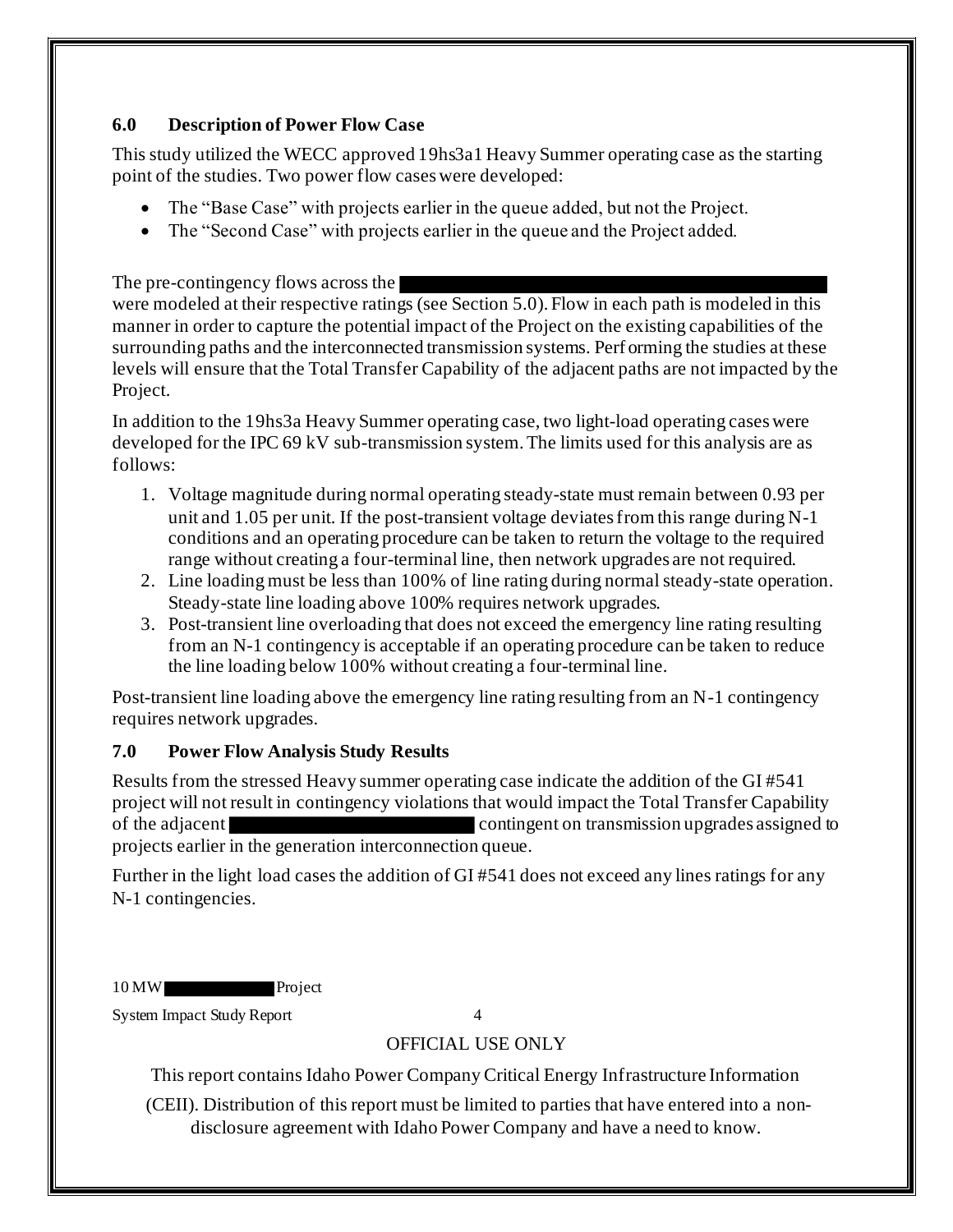## **8.0 Description of Substation Facilities**

Idaho Power's substation is located in Malheur County, Oregon. The existing substation transformer, is a three-phase 69-12.975 kV transformer rated for 9.375 MVA. The substation will need to be reconfigured to having two transformers separating the feeders and distribution/generation between the two transformers. The most cost-effective solution is to add a 10/12.5/14 MVA transformer fed from a fused tap and adding a load break airbreak between the separated feeder buses.

## **9.0 Description of Distribution Facilities**

The requested POI for the Project is on the distribution circuit. This is a groundedwye circuit operating at 12.47 kV at the POI. The Project must have a grounded-wye transformer connection on the IPC side, as well as a wye or grounded wye connection on the Project side of the transformer.

Refer to Appendix A, Section 3, for additional grounding requirements.

## **10.0 Short Circuit Study Results**

## **Fault Duty at 12.47 kV Bus:**

| SLG Fault (A) |  |
|---------------|--|
| 3PH Fault (A) |  |

**Fault Duty at POI – 12.47 kV Bus:**

| SLG Fault (A) |  |
|---------------|--|
| 3PH Fault (A) |  |

The fault current contribution from the PV generators does not exceed any circuit breaker rating.

## **11.0 Description of Required Facility Upgrades**

The Project will be required to provide a plant controller that will operate the inverter system in Volt/VAr control mode. This is to regulate voltage according to a voltage schedule that will be provided by Idaho Power.

The following upgrades will be required to IPC-owned facilities to facilitate the interconnection of GI #541:

| $10$ MW |  | Project |
|---------|--|---------|
|---------|--|---------|

System Impact Study Report 5

## OFFICIAL USE ONLY

This report contains Idaho Power Company Critical Energy Infrastructure Information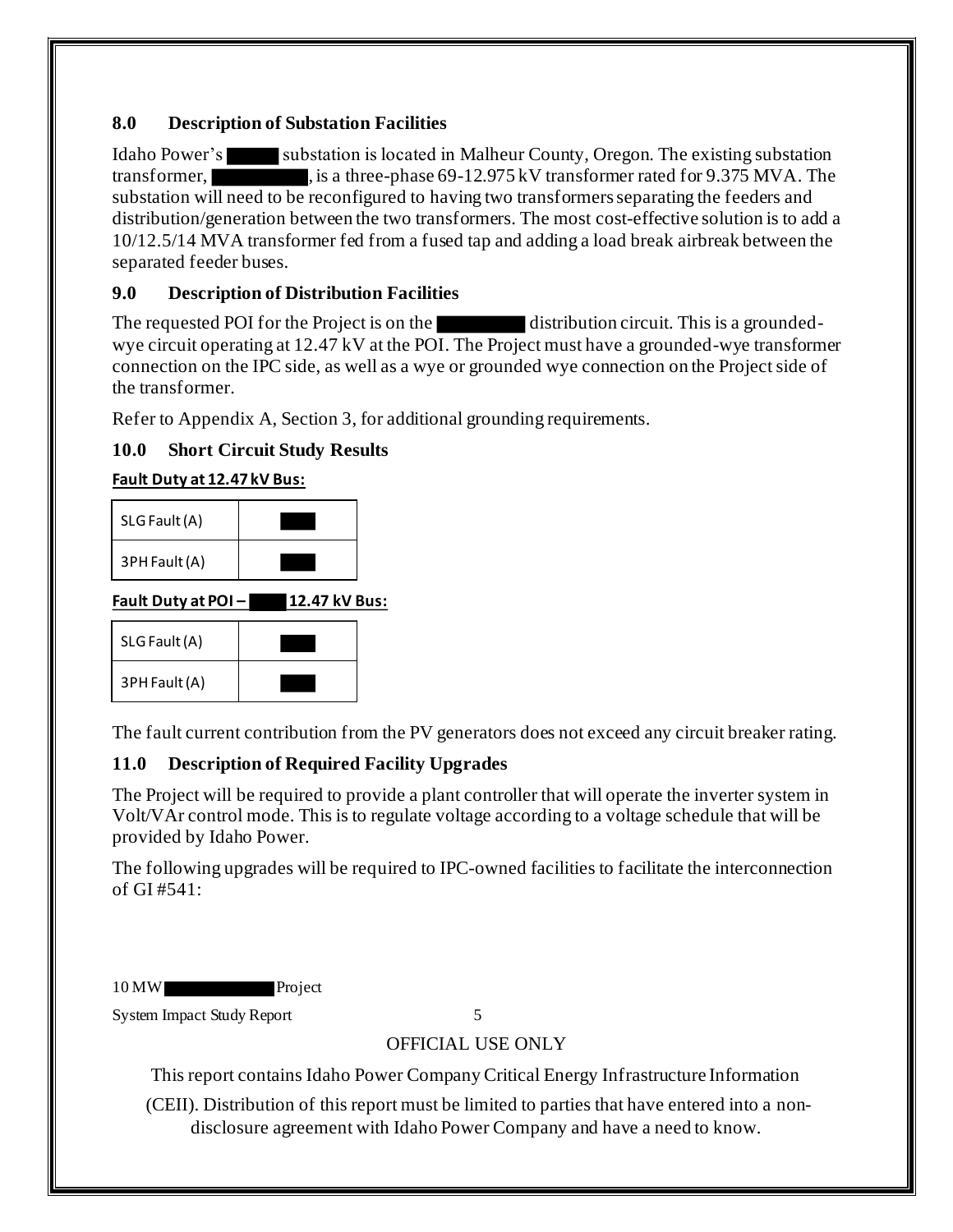- Install a four-pole 12.47 kV generation interconnection package at the POI. This includes an SEL-421 protective relay, which requires 3-phase potential transformers (PTs), 3 phase current transformers (CTs), SCADA and remote connectivity.
- Install a single-phase PT and wiring for dead-line check on
- Reconfigure the Substation separating the feeder bus and adding a  $10/12.5/14$ MVA transformer
- Relocate capacitor bank

See the conceptual-level cost estimate in Table 1.

Table 1 Conceptual-level Cost Estimate for GI #541

| <b>Item of Work</b>                                      | <b>Estimate</b> |  |
|----------------------------------------------------------|-----------------|--|
| Generation interconnection and protection package        | \$208,800       |  |
| Substation upgrades                                      | \$1,270,741     |  |
| Distribution upgrades                                    | \$29,000        |  |
| Transmission upgrades                                    | \$0             |  |
| Unloaded costs                                           | \$1,508,541     |  |
| Contingency 20% (1)                                      | \$301,708       |  |
| Total unloaded costs                                     | \$1,810,249     |  |
| Overheads $(2)$                                          | \$194,903       |  |
| <b>Total loaded costs</b>                                | \$2,005,152     |  |
| Total Conceptual-level Cost Estimate in 2019 dollars (3) |                 |  |

 $\overline{(1)}$  Contingency is added to cover the unforeseen costs in the estimate. These costs can include unidentified design components, material cost increases, labor estimate shortfalls, etc.

(2) Overhead costs cover the indirect costs associated with the Project.

- (3) This cost estimate includes direct equipment, material, labor, and overheads as shown.
	- Note that these estimates do not include the cost of the customer's equipment/facilities or required communication circuits for SCADA, and metering.
	- Note that the overhead rates are subject to change during the year.
	- These are estimated costs only and final charges to the customer will be based on the actual construction costs incurred.

These are non-binding conceptual level cost estimates that will be further refined upon the request and completion of Transmission and Distribution Facility Studies.

Transmission System improvements were required for projects ahead of this project, GI #541, in the queue. The network upgrades required to interconnect projects ahead of GI #541 in the queue include:

10 MW Project

System Impact Study Report 6

## OFFICIAL USE ONLY

This report contains Idaho Power Company Critical Energy Infrastructure Information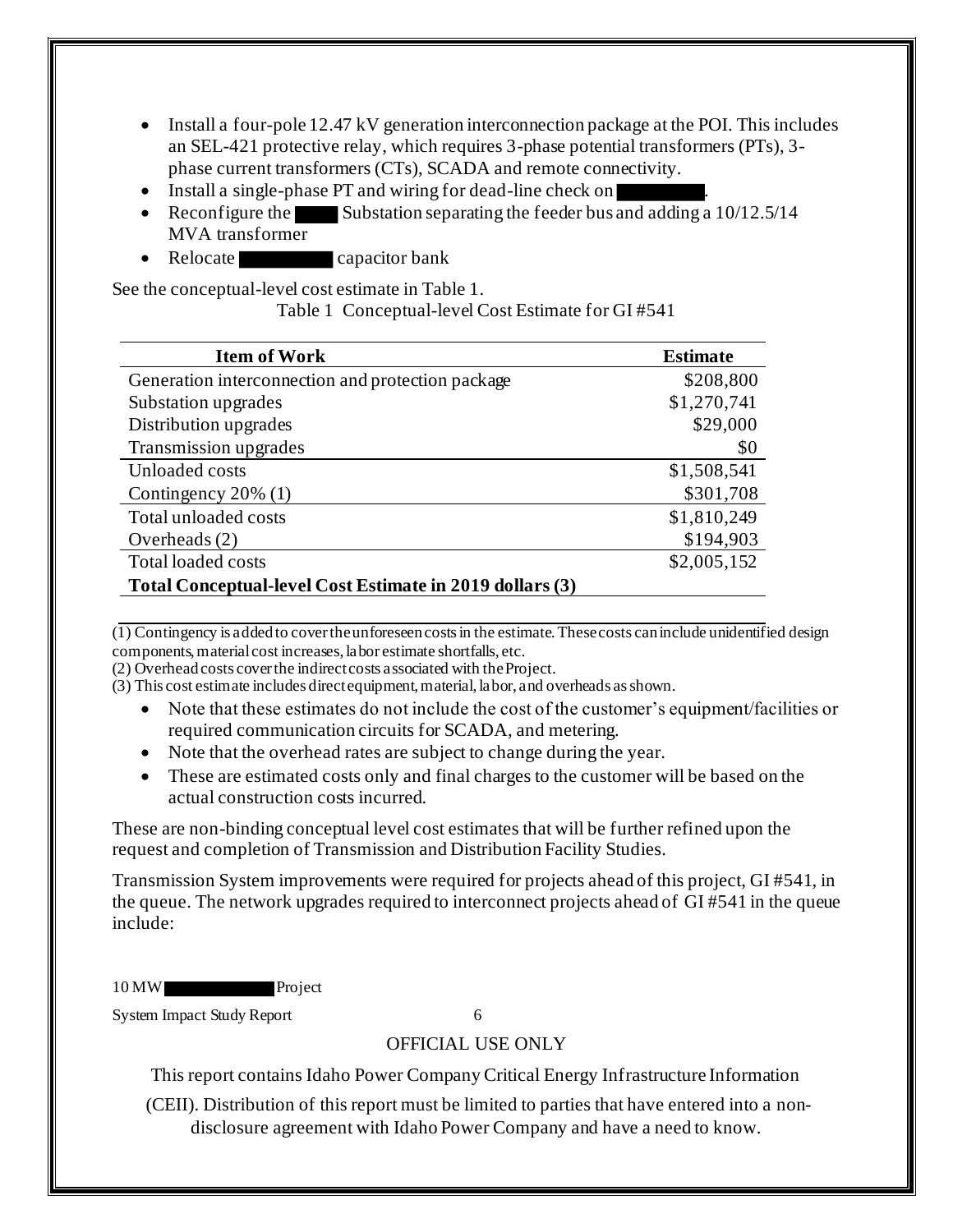• Rebuild of the approximately 4.3-mile  $\bullet$  69 kV line using (or equivalent) conductor. Move approximately 2 miles of the 138kV line from the shared 230kV structures near . Utilize the old

69kV right of way for the re-located line.

In the scenario that a project(s) in the queue prior to this project withdraws or falls out of the queue, the system impact study for this project will need to be reevaluated and re-studied. This may result in required system upgrades and increased costs for interconnection for this project, GI #541.

## **12.0 Description of Operating Requirements**

The Project shall be capable of injecting reactive power (over-excited) and absorbing reactive power (under-excited) equal to 4.4 MVAR at all active power output between 20% and 100% of nameplate active power rating.



Idaho Power has determined that the inverter selected by the Project does meet the reactive power capability requirements.

The Project will be required to control voltage in accordance with a voltage schedule as provided by Idaho Power Grid Operations. Therefore, GI #541 will be required to install a plant controller for managing the real and reactive power output of the 10 MW inverter array at the project POI.

Voltage flicker at startup and during operation will be limited to less than 5% as measured at the POI. The allowable voltage flicker limit is further reduced during operation due to multiple voltage fluctuations per hour or minute, per Idaho Power's T&D Advisory Information Manual.



System Impact Study Report 7

## OFFICIAL USE ONLY

This report contains Idaho Power Company Critical Energy Infrastructure Information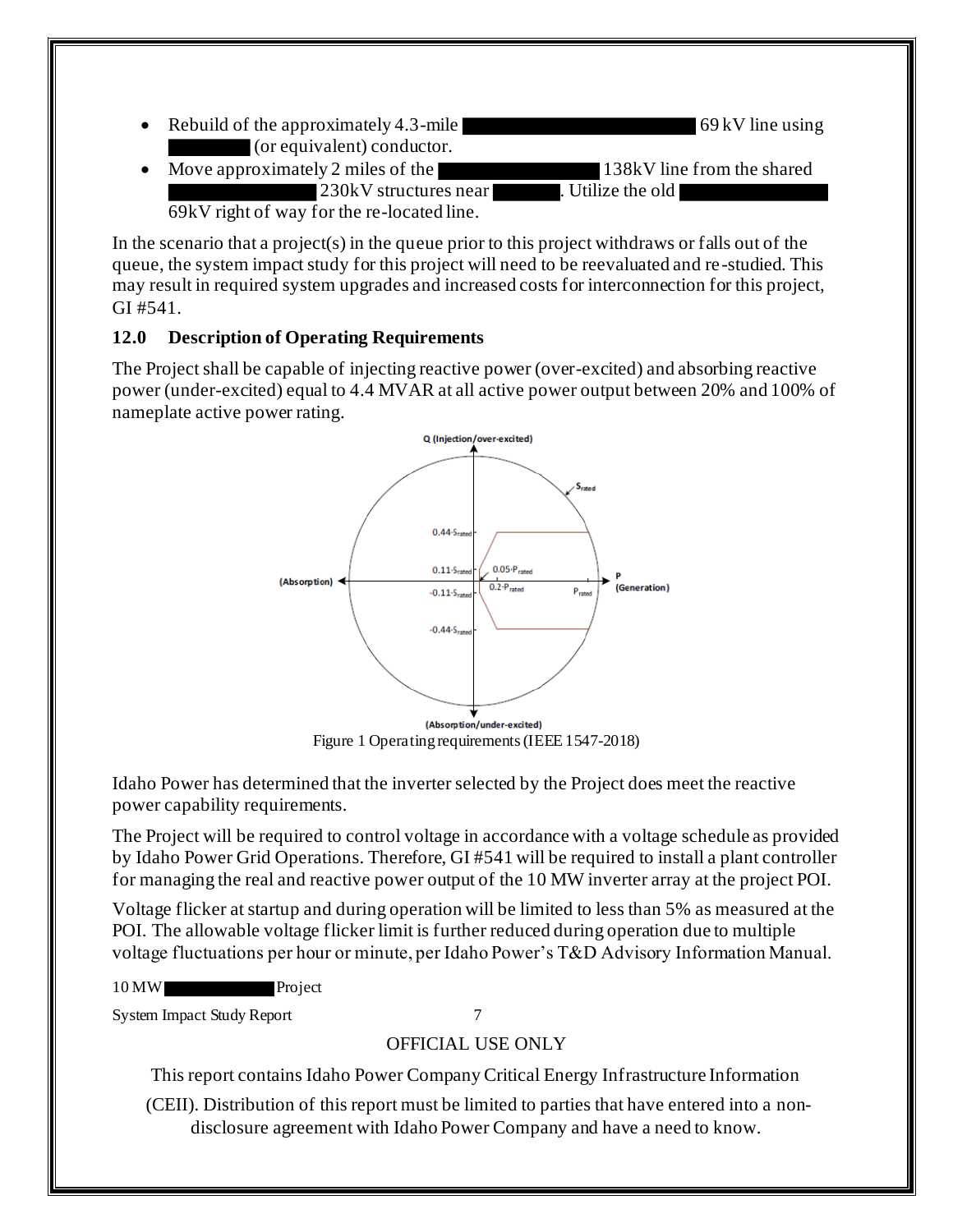The Project is required to comply with the applicable voltage fluctuation limits found in IEEE Standard 1453-2004 *IEEE Recommended Practice for Measurement and Limits of Voltage Fluctuations and Associated Light Flicker on AC Power Systems.* 

The project is required to comply with the applicable Voltage and Current Distortion Limits found in IEEE Standard 519-2014 *IEEE Recommended Practices and Requirements for Harmonic Control in Electrical Power Systems*.

## **13.0 Conclusion**

The requested interconnection of the project, GI #541, to Idaho Power's system was studied for impact to the IPC electrical transmission and distribution system.

The results of this study list the modifications and networks upgrades required to interconnect the project, GI #541, to the existing Idaho Power system.

All generation projects in the area ahead of the Project in the IPC generation interconnection queue and their associated transmission system improvements were modeled in a preliminary power flow analysis to evaluate the feasibility of interconnecting GI #541. The results and conclusions of this System Impact Study are based on the realization of these projects in the unique queue/project order.

The estimated cost to interconnect GI #541 to the IPC system at the 12.47 kV point of interconnection considered in this study is approximately \$2,005,152.

Generator interconnection service, either as an Energy Resource or a Network Resource, does not in any way convey any right to deliver electricity to any specific customer or point of delivery. Transmission requirements to integrate the Project will be determined during the System Impact Study phase of the generator interconnection process.

10 MW Project

System Impact Study Report 8

## OFFICIAL USE ONLY

This report contains Idaho Power Company Critical Energy Infrastructure Information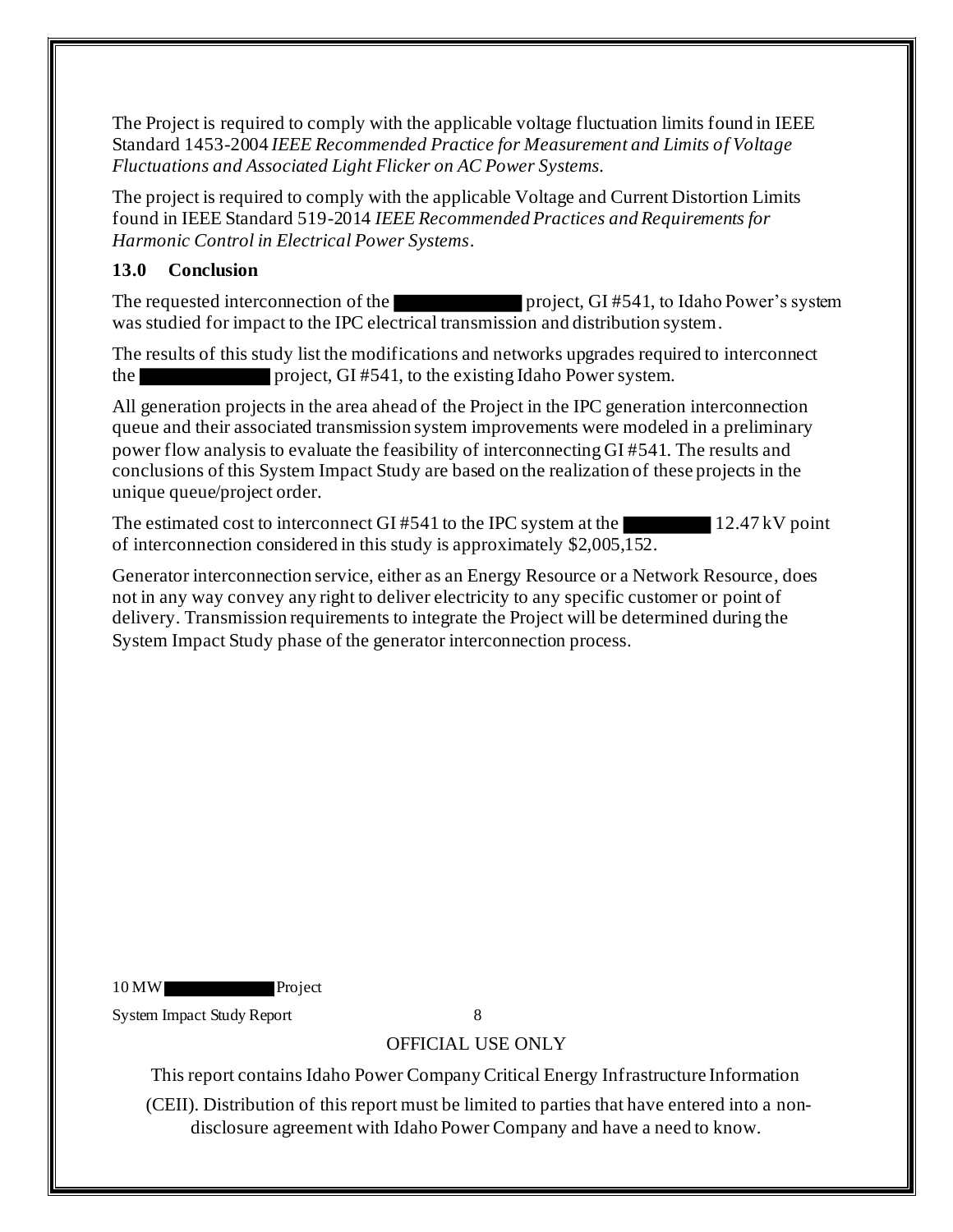#### **APPENDIX A**

### **A-1.0 Method of Study**

The Transmission System Impact Study plan inserts the Project up to the maximum requested injection into the selected Western Electricity Coordinating Council (WECC) power flow case and then, using Power World Simulator or GE's Positive Sequence Load Flow (PSLF) analysis tool, examines the impacts of the new resource on Idaho Power's transmission system (lines, transformers, etc.) within the study area under various operating and outage scenarios. The WECC and Idaho Power reliability criteria and Idaho Power operating procedures were used to determine the acceptability of the configurations considered. The WECC case is a recent case modified to simulate stressed but reasonable pre-contingency energy transfers utilizing the IPC system. For distribution feeder analysis, Idaho Power utilizes DNV·GL's Synergi Electric software and EPRI's OpenDSS software.

## **A-2.0 Acceptability Criteria**

The following acceptability criteria were used in the power flow analysis to determine under which system configuration modifications may be required:

The continuous rating of equipment is assumed to be the normal thermal rating of the equipment. This rating will be as determined by the manufacturer of the equipment or as determined by Idaho Power. Less than or equal to 100% of continuous rating is acceptable.

Idaho Power's Voltage Operating Guidelines were used to determine voltage requirements on the system. This states, in part, that distribution voltages, under normal operating conditions, are to be maintained within plus or minus 5% (0.05 per unit) of nominal at each meter or POI on the feeder. Therefore, voltages greater than or equal to 0.95 pu voltage and less than or equal to 1.05 pu voltage are acceptable.

Voltage flicker during the starting or stopping of the generator will be limited to less than 5% as measured at the POI. Allowable voltage flicker limit is further reduced during operation due to multiple voltage fluctuations per hour or minute, per Idaho Power's T&D Advisory Information Manual.

Idaho Power's Reliability Criteria for System Planning was used to determine proper transmission system operation.

All customer generation must meet IEEE 519, IEEE1453, IEEE1547, and ANSI C84.1 Standards.

All other applicable national and Idaho Power standards and prudent utility practices were used to determine the acceptability of the configurations considered.

10 MW Project

System Impact Study Report 9

## OFFICIAL USE ONLY

This report contains Idaho Power Company Critical Energy Infrastructure Information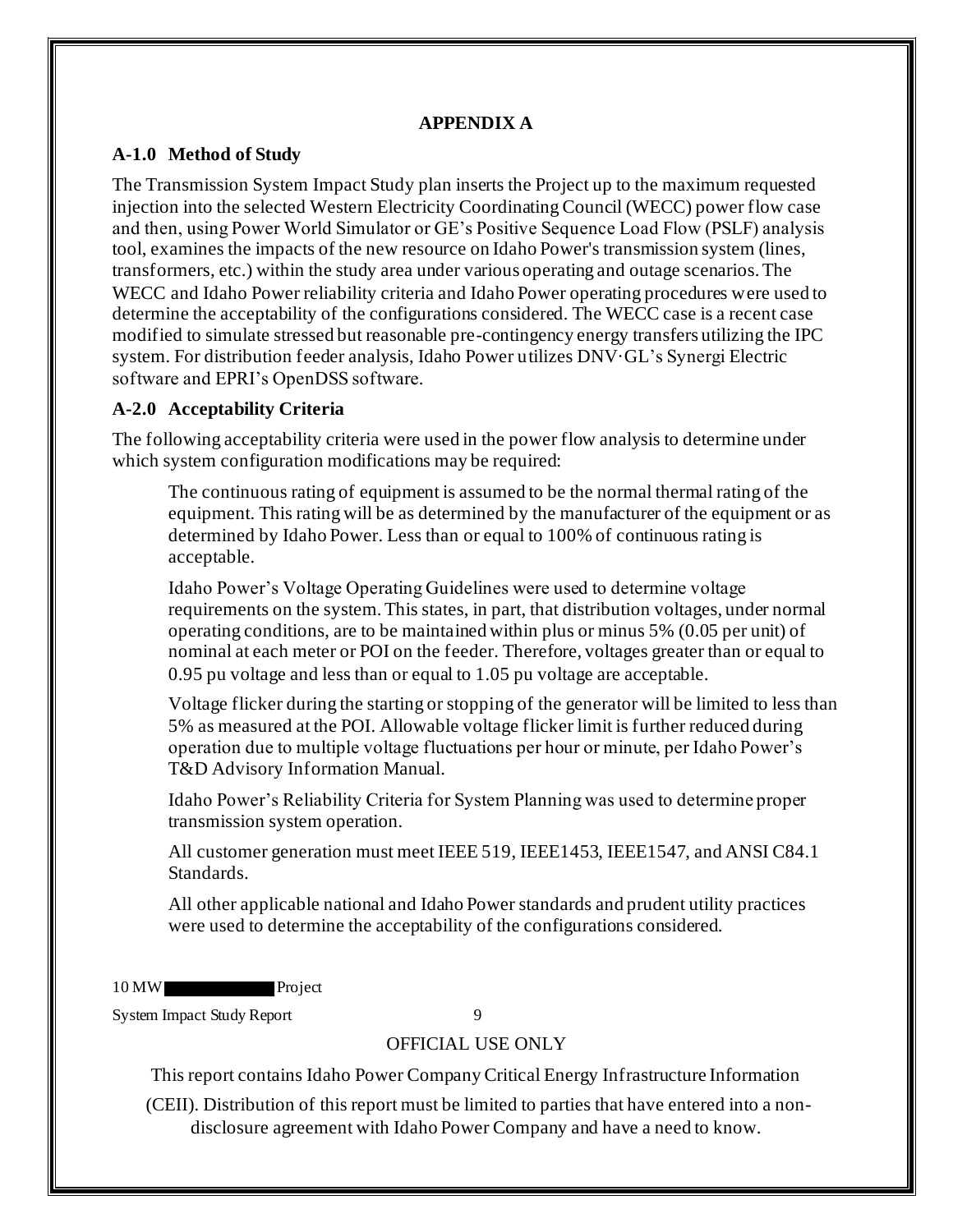The stable operation of the system requires an adequate supply of volt-amperes reactive (VARs) to maintain a stable voltage profile under both steady-state and dynamic system conditions. An inadequate supply of VARs will result in voltage decay or even collapse under the worst conditions.

Equipment/line/path ratings used will be those that are in use at the time of the study or that are represented by IPC upgrade projects that are either currently under construction or whose budgets have been approved for construction in the near future. All other potential future ratings are outside the scope of this study. Future transmission changes may, however, affect current facility ratings used in the study.

## **A-3.0 Grounding Guidance**

IPC requires interconnected transformers on the distribution system to limit their ground fault current to 20 amps at the Point of Interconnection.

### **A-4.0 Electrical System Protection Guidance**

IPC requires electrical system protection per Requirements for Generation Interconnections found on the Idaho Power Web site,

**http://www.idahopower.com/pdfs/BusinessToBusiness/facilityRequirements.pdf**

#### **A-5.0 WECC Coordinated Off-Nominal Frequency Load Shedding and Restoration Requirements**

IPC requires frequency operational limits to adhere to WECC Under-frequency and Overfrequency Limits per the WECC Coordinated Off-Nominal Frequency Load Shedding and Restoration Requirements available upon request.

10 MW Project

System Impact Study Report 10

## OFFICIAL USE ONLY

This report contains Idaho Power Company Critical Energy Infrastructure Information